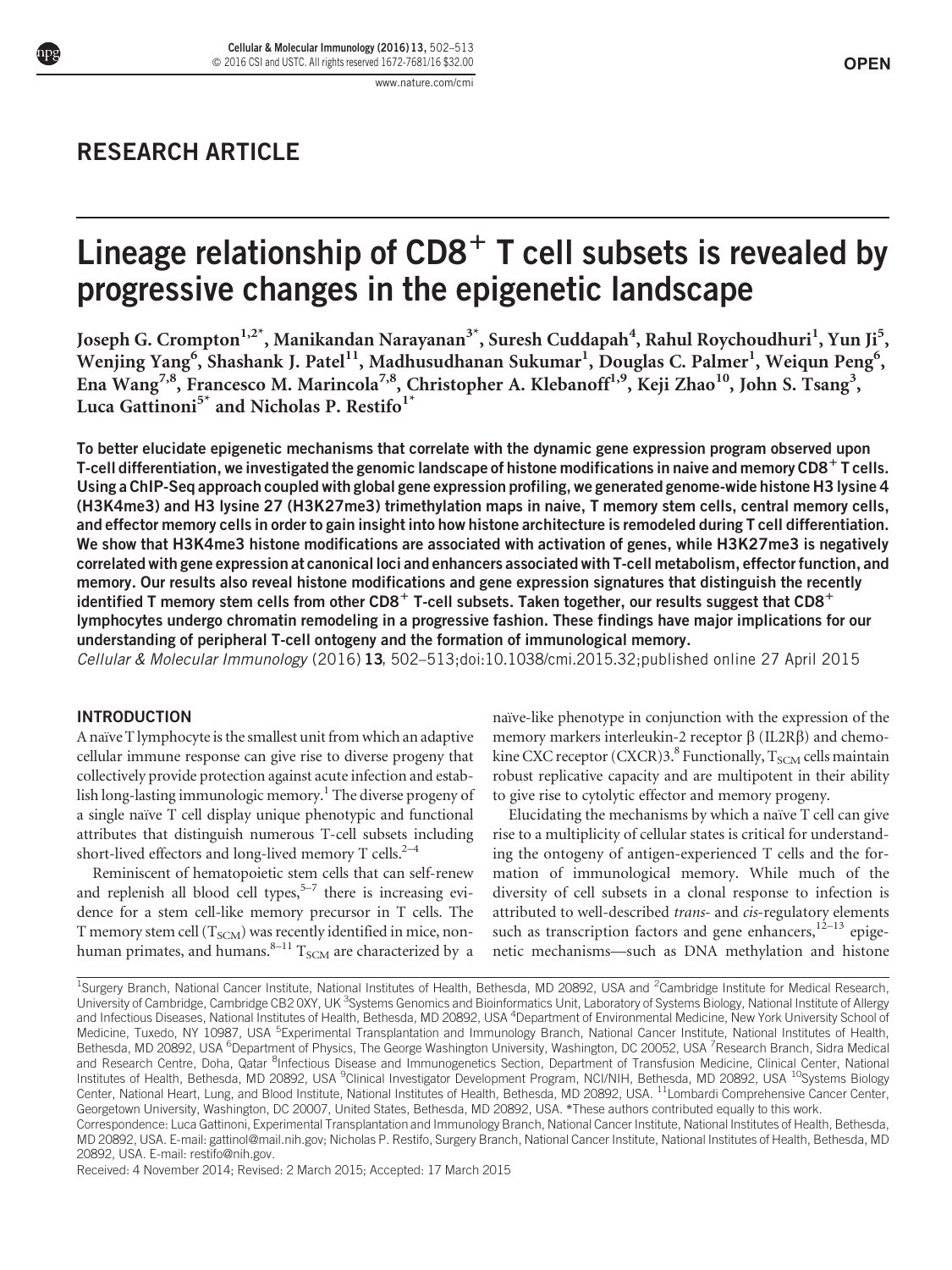modifications—are increasingly being recognized as critical components in the specification of distinct T-cell subsets that arise from the clonal response of a naïve T cell activated by its cognate antigen.<sup>14-17</sup>

The basic structure of eukaryotic chromatin is a nucleosome, which is comprised of 146 base pairs (bp) of DNA wrapped around an octomer of four core histones (H2A, H2B, H3, and H4).<sup>18</sup> Post-translational modifications of the amino-terminal tail of histones have previously been shown to alter chromatin structure in lymphocytes and alter gene expression in activated T cells.<sup>14</sup> In particular, it has been observed that trimethylation of lysine 27 on histone H3 (H3K27me3) is associated with gene repression, while H3 K4 trimethylation (H3K4me3) correlates with gene expression in T cells.<sup>14–15</sup> There remains insufficient information, however, on histone modifications that occur at signature genes associated with memory and effector function during distinct stages of T-cell differentiation, particularly in the recently identified  $T_{SCM}$  subset.

In the present analysis, we utilized chromatin immunoprecipitation coupled with massively parallel sequencing to map genome-wide H3K4me3 and H3K27me3 modifications in distinct subsets of  $CD8^+$  T cells—naïve  $(T_N)$ , memory stem cell  $(T_{SCM})$ , central memory  $(T_{CM})$ , and effector memory  $(T_{EM})$  to gain insight into the epigenetic regulation of antigen-experienced T cells. Our results show dynamic remodeling of histone architecture after activation of naïve T cells, particularly in promoter regions of signature genes associated with memory and effector function, suggesting that chromatin remodeling seems to play a key role in the coordination of multiple gene expression programs that result in a multiplicity of  $CD8^+$ T-cell subsets. In addition, the findings support a model of  $CDB<sup>+</sup>$  T-cell differentiation characterized by progressively increasing permissivity of chromatin at effector-associated genes, and concomitant loss of permissivity at memory-associated genes.

# MATERIALS AND METHODS

# Mice, cell culture, and isolation of cells

C57BL/6J mice were obtained from Jackson Laboratory (Bar Harbor, ME, USA). Animals were housed and cared for in accordance with the guidelines set forth by the National Institutes of Health (NIH) Animal Care and User Committee. Naïve splenic CD8<sup>+</sup> T cells from C57BL/6J mice were isolated by fluorescence-activated cell sorting (FACS) based on  $CD62L^+$ ,  $CD44^-$ , and  $SCA-1^-$  phenotype. Central memory  $(T_{CM})$  and effector memory  $(T_{EM})$  T cells were generated in vitro with functional anti-CD3  $(1 \mu g/ml)$  and anti- $CD28$  (1  $\mu$ g/ml) antibody in IL-2-containing (100 IU/ml) complete media. T cells were cultured for 5 days and subsequently fluorescence-activated cell sorting (FACS)-sorted based on CD62L and CD44 expression. T memory stem cell  $(T_{SCM})$  T cells were generated in the same conditions as  $T_{CM}$  and  $T_{EM}$ with the addition of an inhibitor of GSK-3 $\beta$  (7 µM TWS119 EMD Millipore).  $T_{SCM}$  were FACS-sorted based on expression of CD62L, CD44, and SCA-1 as previously described by Gattinoni et al.<sup>9</sup>

#### ChIP-Seq

ChIP-Seq assay was performed as described previously. Briefly,  $2 \times 10^7$  T cells (per subset) were treated with MNase to generate approximately 20% dinucleosomes and 80% mononucleosomes. This yielded approximately 100 ng of DNA. Antibodies against H3K4me3 (ab8580, Abcam) and H3K27me3 (07-449, Upstate) were used. The ChIP DNA fragments were bluntended, ligated to Solexa adaptors, and sequenced with the Illumina 1G Genome Analyzer. Chip-Seq data are available in the National Center for Biotechnology Information (NCBI) GEO database under the accession number GSE67881.

### Microarray data collection and analysis

Total cellular RNA was extracted from  $T_N$ ,  $T_{SCM}$ ,  $T_{CM}$ , and  $T_{EM}$ subsets with TRIzol reagent (Invitrogen) according to manufacturer's protocol. Approximately 10 µg of RNA was labeled and hybridized to Mouse Gene 1.0 ST arrays (Affymetrix) according to manufacturer's instructions, and probe-level intensities were called from images using the GeneChip Operating Software (GCOS) v1.1.1 software. The probe intensities stored in CEL files were then background-adjusted, quantile-normalized, and summarized into probeset-level and gene transcript-level expression levels using the RMA algorithm as implemented in the Affymetrix Power Tools' apt-probesetsummarize tool (used with "-a rma" option and Affymetrix's MoGene-1\_0-st-v1.r4 pgf/clf/qcc/mps files). Two outlier samples revealed by principal component analysis were removed from further analysis. We also excluded gene transcripts flagged with potential cross-hybridization in the transcript annotations file provided by Affymetrix, and those not detected in all four cell types (where a transcript is defined as detected in a cell type if at least half of its exons are detected above background at  $P < 0.05$  in at least half the samples of this cell type (or all samples if only two samples in this cell type), with the detection P computed using apt-probeset-summarize tool with the ''-a dabg'' option). Since the samples were done in three cell preparation batches, we accounted for batch effects<sup>19</sup> by applying a standard adjustment procedure (viz., fitting a linear model of each gene's expression levels across samples to the batch covariate and taking the intercept-added residuals from this fit as the adjusted expression data for further analyses). Microarray data are available in NCBI GEO database under accession number GSE67825.

### Clustering and heatmap visualization of expression data

The gene expression heatmaps in this study were based on hierarchical clustering of the genes (and samples) of interest, using Euclidean distance metric and average-linkage agglomeration (as implemented in the R 2.15 statistical environment). Each gene's expression levels across samples were Z-score normalized before hierarchical clustering, and the hierarchical clustering dendrogram reordered using the ''optimal leaf ordering'' algorithm from R package ''seriation'' to improve visualization of the expression patterns. Results of an independent k-means clustering of genes with  $k = 4$  (as obtained from R's k-means function using default parameters but 25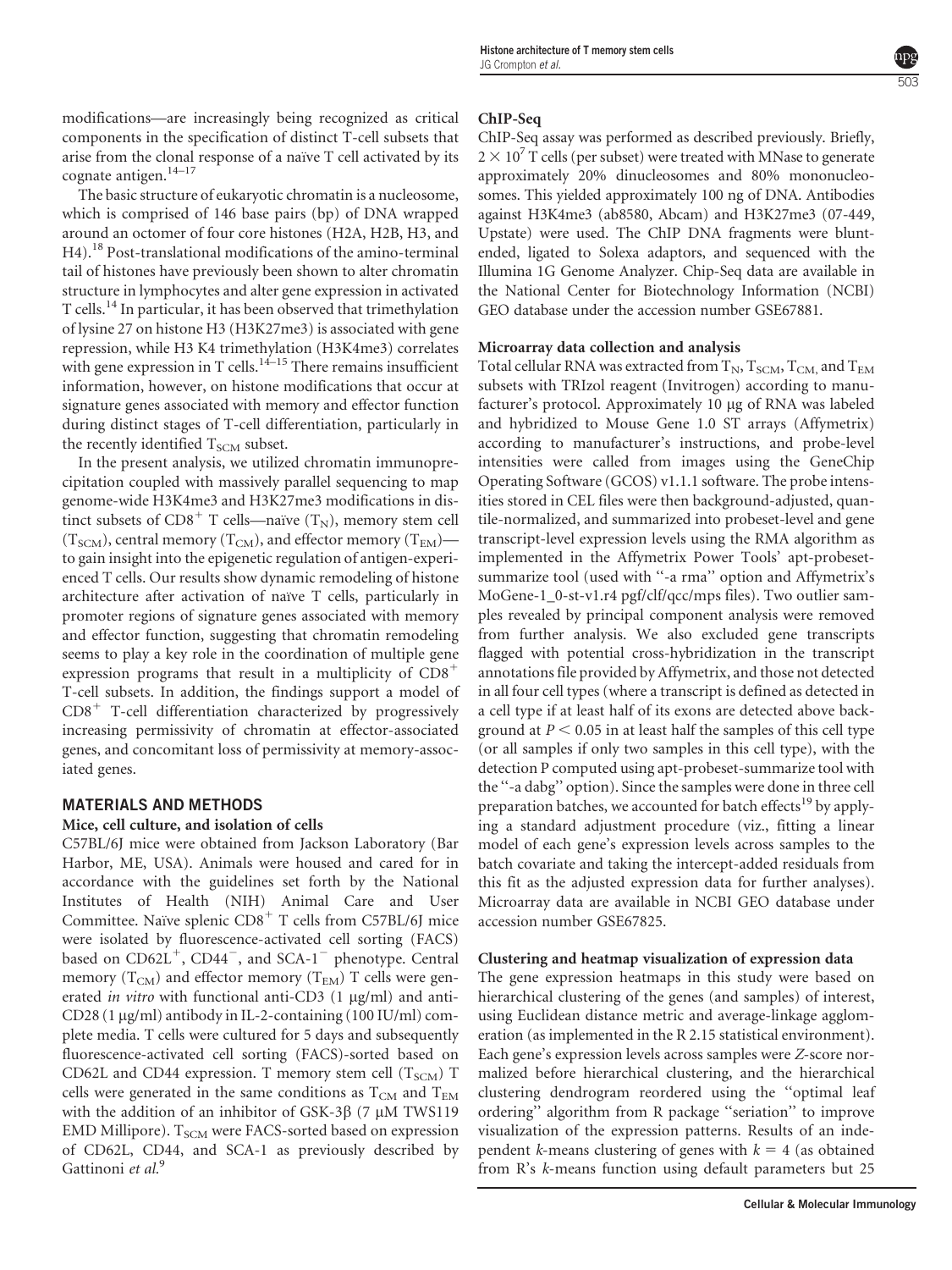random restarts) is shown alongside certain heatmaps to identify gene groups with broadly similar expression patterns.

## Identification of H3K4me3 and H3K27me3 islands

We followed a previously published approach to analyze histone modification data.<sup>20</sup> Briefly, ChIP-Seq reads of largely 25 bp corresponding to H3K4me3 or H3K27me3 modification levels were obtained with the Solexa Analysis Pipeline. All reads were mapped to the mouse genome (mm8) and reads mapping to multiple places in the genome were removed. We then filtered these genome-mapped reads by retaining only reads that fell in ''islands'' of enriched ChIP signals found by the SICER tool. Note that SICER relies on a clustering approach and Poisson statistics in fixed-size windows along the genome to find gapped windows or islands of enriched signals. We used settings recommended in SICER v1.1 documentation for using SICER without a control library—specifically, we used counts of unique reads falling in 200 bp windows, gapsize of 1 window for H3K4me3 and 3 windows for H3K27me3, fragment size of 150 bp (which corresponds to shifting mapped reads by 75 bp to center them on the fragment), effective fraction of mm8 genome uniquely mappable by 25 bp reads to 0.778, and finally expected false positives or E-value of 500 islands. The SICERfiltered, mapped reads are called modification tags or simply tags in the text.

# Quantitative calculation of H3K4me3 and H3K27me3 levels for all genes

In order to quantify the H3K4me3 or H3K27me3 levels of a particular gene region, we normalized the number of tags falling in that region by the library size (total number of modification tags) and the length of the region in kbp (kilo bp). This normalized tag density was calculated for the promoter region  $(TSS-2kbp)$  to  $TSS+2kbp$  and the gene body  $(TSS-2kbp)$  to transcription end) of each gene. All our results and figures, unless otherwise specified, use the promoter region density as a gene's normalized tag density. In order to plot the tag density profiles of genes, the same procedure was applied to calculate the normalized tag density in smaller windows defined along a gene body (windows inside a gene body of size 5% of the total transcript length, and surrounding windows of size 1 kbp in the 5 kbp region enclosing the gene transcript). For a gene with multiple transcripts with different TSS or transcription end sites, we calculated the normalized tag density of each transcript and took the largest of them as the modification level of the gene.

# RESULTS

# H3K4me3 and H3K27me3 histone modifications are enriched in promoter regions and correlate with gene expression in CD8<sup>+</sup> T-cell subsets

Although it has previously been shown that histone modification and nucleosome positioning correlate with gene transcription in T cells,  $14,21,22$  we sought to elucidate whether distinct subsets of antigen-experienced T cells display a unique histone architecture that correlates with gene expression. To

reveal epigenetic features acquired during  $CD8^+$  T-cell differentiation, we generated global maps of H3K4me3 and H3K27me3 modifications and compared these with global gene expression profiles in four subsets of peripheral  $CD8^+$  T cells: naïve  $(T_N; CD62L^+CD44-SCA-1^-)$ , memory stem cell  $(T<sub>SCM</sub>; CD62L<sup>+</sup>CD44<sup>-</sup> SCA-1<sup>+</sup>)$ , central memory  $(T_{CM}$ ; CD62L<sup>+</sup> CD44<sup>+</sup>), and effector memory  $(T_{EM}$ ; CD62L<sup>-</sup>  $CD44^+$ ) T cells. Histone modification levels were quantified as previously published $^{20}$  by uniquely aligning ChIP-Seq reads to the mouse genome and retaining only those that fall inside islands of enriched signals. The total number of mapped reads before filtering for H3K27me3 for each subset is as follows:  $(T_N = 10,760,085)$ ,  $(T_{SCM} = 12,686,401)$ ,  $(T_{CM} =$ 12,393,934), and (T<sub>EM</sub> = 13015897). For H3K4me3, the total number of mapped before filtering is:  $(T<sub>N</sub> = 11,062,100)$ ,  $(T_{SCM}$  = 11,391,608),  $(T_{CM}$  = 12,571,378), and  $(T_{EM}$  = 12,476,165). After filtering, the total number of mapped reads for H3K27me3 for each subset is as follows:  $(T<sub>N</sub> = 518,268)$  $(T_{SCM} = 579,475)$ ,  $(T_{CM} = 649,347)$ , and  $(T_{EM} = 786,435)$ . For H3K4me3, the total number of island-filtered reads is:  $(T<sub>N</sub> = 420,850), (T<sub>SCM</sub> = 550,534), (T<sub>CM</sub> = 2,436,594), and$  $(T_{EM} = 3,278,059).$ 

The distribution of H3K4me3 and H3K27me3 modifications along the body of a typical gene revealed an enrichment of histone modification tags at the transcription start site, sparsely distributed tag density along the gene body, and increased density after the transcription end site (Supplemental Figure 1A and B). Given the enrichment at promoter regions, we quantified histone modification levels of individual genes by computing the normalized density of tags in promoter regions, and correlated it with gene expression levels (mean RMA-normalized intensity of 100 genes that were grouped based on their rank of mRNA expression from highest to lowest). Consistent with earlier studies, we observed that H3K4me3 positively correlates with gene expression (Figure 1A) and H3K27me3 negatively correlates with gene expression of antigen-experienced T cells (Figure 1B).

# Histone modifications at CD8<sup>+</sup> T-cell signature genes

As we were particularly interested in activating and repressive histone modifications at gene loci exhibiting distinct expression patterns across the four  $CDS<sup>+</sup>$  T-cell subsets under study, we sought to identify signature genes that are differentially expressed (defined using an analysis of variance (ANOVA) test  $P \leq 0.01$  after Benjamini–Hochberg correction for multiple testing; see Supplemental Dataset 1) in at least one of the four cell subsets. A hierarchical cluster analysis of the resulting 5916 signature genes demonstrated that  $T_N$  and  $T_{SCM}$  subsets segregate from their  $T_{CM}$  and  $T_{EM}$  counterparts (Figure 2A). In addition, we observed that H3K4me3 broadly correlates with gene expression and H3K27me3 showed a negative correlation with the expression of these signature genes defining the subsets of antigen-experienced CD8<sup>+</sup> T cells (Figure 2B).

It was striking that gene expression of two-thirds of signature genes were either progressively upregulated (Figure 2A, purple cluster, 31%) or progressively downregulated (Figure 2A,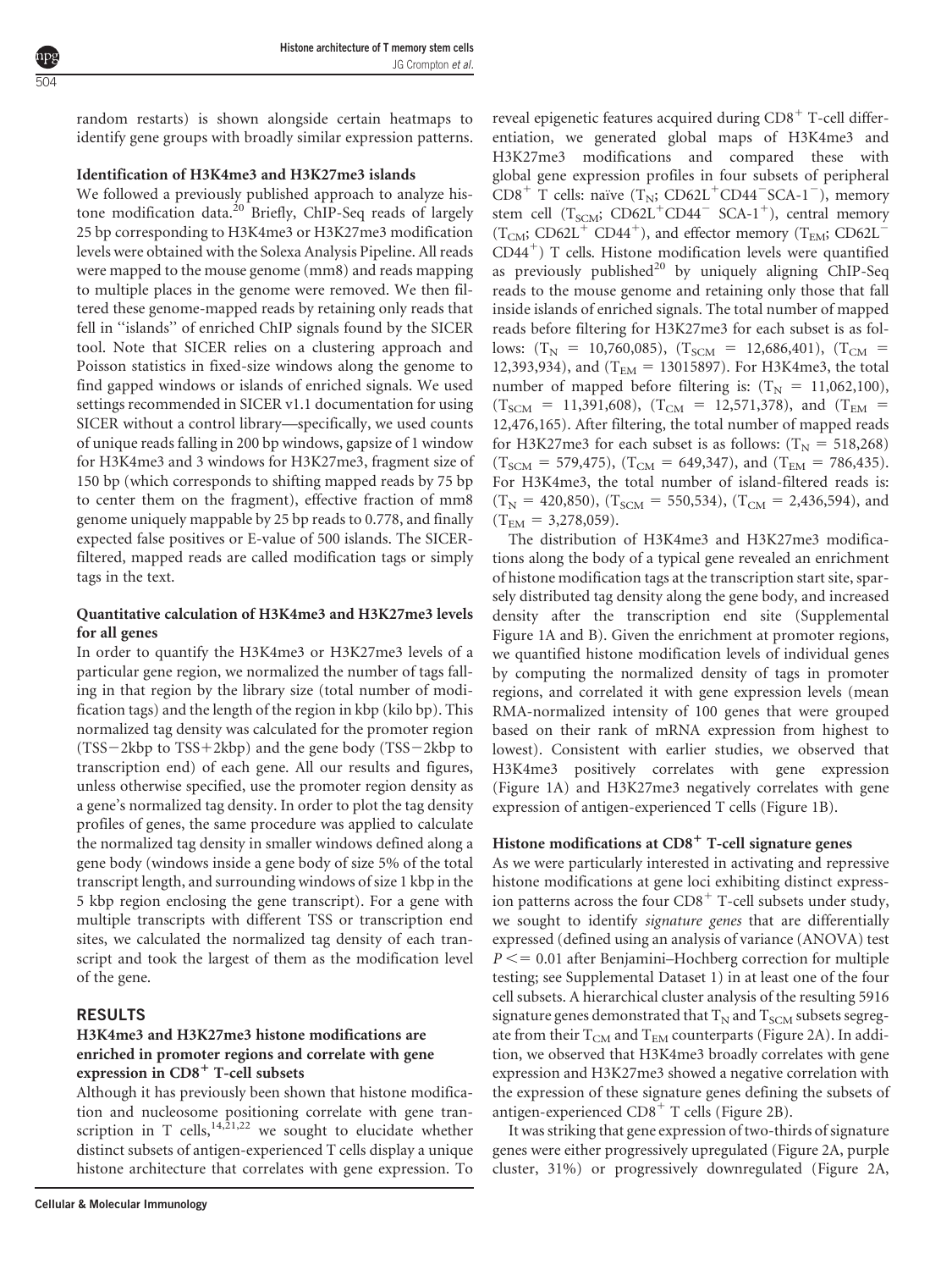

Figure 1 Global correlation between gene expression and histone methylation in CD8<sup>+</sup> T-cell subsets. Normalized tag count densities of H3K4me3 and H3K27me3 were plotted against the gene expression of all annotated genes. Each dot (in plots A and B) represents the mean value of 100 genes that were grouped based on their rank of mRNA expression from highest to lowest. (A) Gene expression was positively correlated with H3K4me3 in naïve  $(T_N)$ , stem cell memory  $(T_{SCM})$ , central memory ( $T_{CM}$ ), and effector memory ( $T_{EM}$ ) CD8<sup>+</sup> T-cell subsets. (**B**) Gene expression was negatively correlated with H3K27me3 in naïve, stem cell memory ( $T_{SCM}$ ), central memory ( $T_{CM}$ ), and effector memory  $(T_{EM})$  CD8<sup>+</sup> T-cell subsets.

red cluster, 35%) across subsets of T cells (from naïve T cells  $\rightarrow$  $T_{SCM} \rightarrow T_{CM} \rightarrow T_{EM}$ ). A progressive pattern in enhanced gene expression (of at least a 1.5-fold change) across distinct T-cell subsets correlated with a trend in either acquisition of permissive H3K4me3 or loss of repressive H3K27me3 histone modifications (Figure 3A), while a progressive downregulation of gene expression (of at least a 1.5-fold change) correlated with a trend in loss of permissive H3K4me3 and gain of repressive H3K27me3 marks (Figure 3B). Increasingly greater H3K4me3 tag density correlated with gene expression for 31% of 271 genes that were progressively upregulated (Figure 3A), while loss of H3K4me3 tag density was consistent with 44% of 77 genes that were progressively downregulated (Figure 3B). In similar fashion, loss of H3K27me3 tag density correlated with 22% of 76 genes that were progressively upregulated (Figure 3A), while increasing gain of H3K27me3 tag density was consistent with 14% of 36 genes that were progressively downregulated (Figure 3B).

Whereas our signature genes distinguish  $CD8<sup>+</sup>$  T-cell subsets derived using in vitro cultures, a set of genes that distinguish memory vs. effector CD8<sup>+</sup> T-cell subsets isolated ex vivo after infection with listeria monocytogenes or vesicular stomatitis virus (Lm-OVA or VSV-OVA) has previously been reported by the Immgen Consortium.<sup>23</sup> We found that inspecting the expression data of our T-cell subsets among these Immgen in vivo signature genes (Supplemental Figure 2A) produced a similar clustering of our T-cell subsets as the larger in vitro signature set. The observation that H3K4me3 broadly correlates positively with gene expression and H3K27me3 negatively correlates with gene expression was also repeated in the in vivo signature gene set (Supplemental Figure 2B) and in a number of other previously reported Immgen gene clusters associated with effector cytokines (Supplemental Figure 3) and cell cycle and division (Supplemental Figure 4) of  $CD8<sup>+</sup>$  T cells. To further validate our data set, we evaluated genes in our T-cell subsets that were recently reported to either be upregulated or downregulated in memory and effector T cells isolated from C57BL/6J mice infected with influenza A virus.<sup>24</sup> We observed similar gene expression between data sets, particularly among genes that were dynamically regulated in effector T cells (Supplemental Figures 5A and B, 6). Taken together, the observed corroboration between our data set and the two published data sets addresses, in part, a major limitation in the present study—the in vitro derivation of T cells.

# Histone modification of H3K4me3 and H3K27me3 at memory-associated genes

Having observed a global correlation between gene expression and histone methylation, we wanted to next focus our study on canonical genes and enhancer regions associated with T-cell effector function, metabolism, and immunological memory. There is increasing evidence that the Wnt/ b-catenin signaling pathway plays a central role in the generation and maintenance of  $CD8^+$  T-cell memory.<sup>25–27</sup> Expression of transcription factor  $7$  (Tcf7) and lymphoid enhancer-binding factor 1 (Lef1) have previously been reported to be highest in naïve and central memory subsets, and substantially downregulated in short-lived effector cells.<sup>25–27</sup> In the present analysis, naïve T cells showed high levels of H3K4me3 in both the Tcf7 gene body and promoter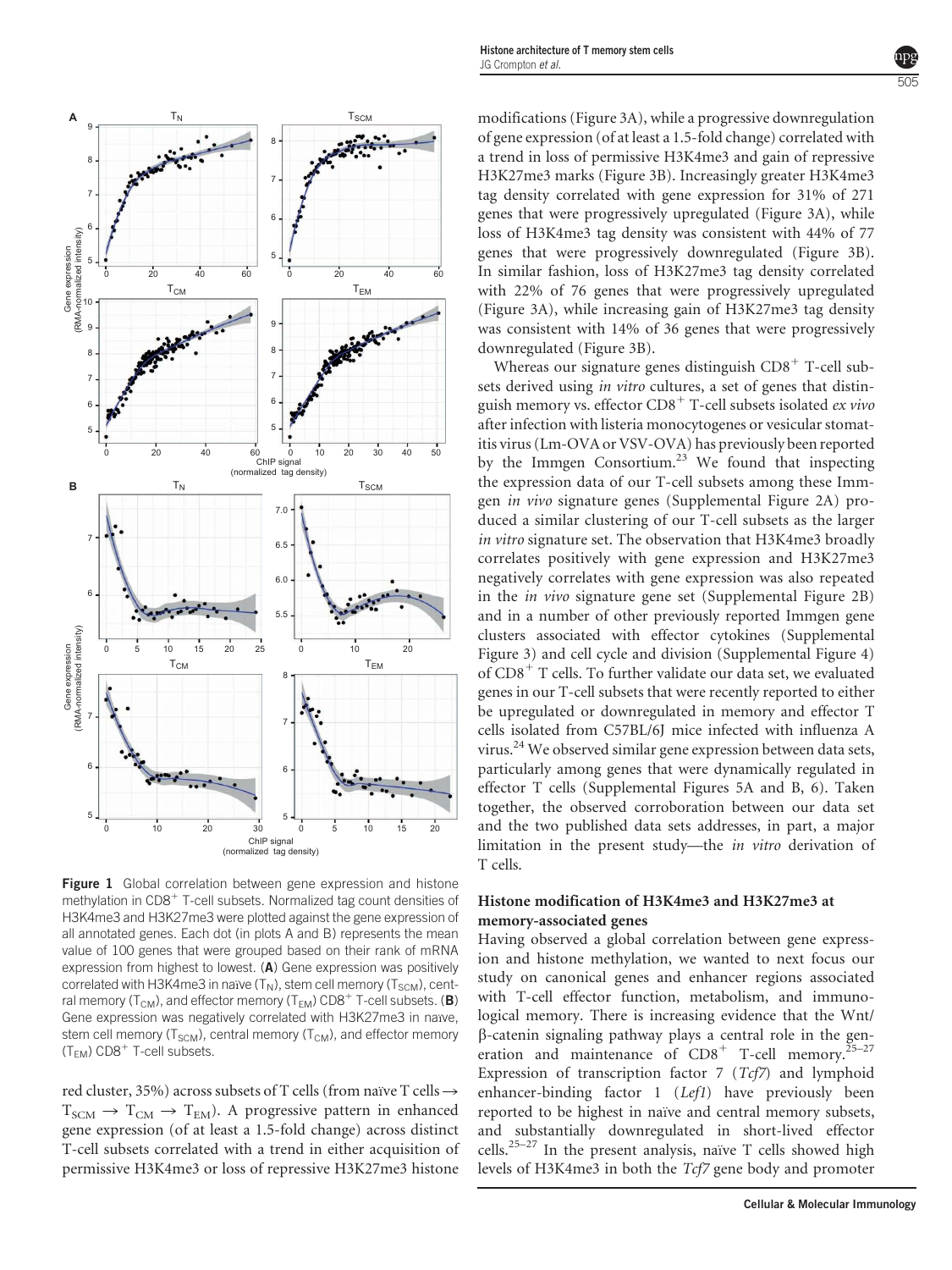506



Figure 2 Correlation between gene expression and histone methylation in signature genes. (A) Heat map of signature genes (defined as those specific to at least one of the T-cell subsets using an ANOVA test at BH-adjusted  $P < 0.01$ . Genes with similar patterns across the cell types are grouped using  $k$ -means algorithm and marked by colors alongside the rows. (B) Scatterplot showing H3K4me3 correlation with median signature gene expression and H3K27me3 correlation with median signature gene repression in a population of naïve (red), stem cell memory (green), central memory (blue), and effector memory (purple)  $CD8^+$  T cells.

region, suggesting that chromatin modified by H3K4me3 is competent for transcription and constitutive gene expression in quiescent naïve T cells (Figure 4A and B). After activation  $T_{SCM}$  maintained high H3K4me3 marks similar to their naïve counterparts, but we observed progressively fewer activating H3K4me3 marks in the  $T_{CM}$  and  $T_{EM}$  subsets, respectively. In addition, the repressive H3K27me3 histone modification was absent in the  $Tcf7$  gene body of naïve and  $T_{SCM}$  subsets, but measurably higher in the promoter and  $3'$ -untranslated region (UTR) of  $T_{CM}$  and  $T_{EM}$  subsets. In similar fashion, activating histone marks were observed in the promoter region of Lef1 in naïve and  $T_{SCM}$  cells, but the appearance

of inhibitory H3K27me3 modifications just proximal to the activating marks were observed in  $T_{CM}$  and  $T_{EM}$  subsets, suggesting that the chromatin associated with *Lef1* becomes progressively less permissive of gene expression with terminal differentiation (Figure 4A and B).

The forkhead O transcription factors (Foxo) have recently been shown to have an essential role in the formation of long-lived memory.<sup>28-30</sup> Because Foxo1-deficient CD8<sup>+</sup> T cells lose the capacity to expand after secondary infection,<sup>29</sup> we expected that histone modifications at the *Foxo1* locus are less permissive of gene expression with progressive differentiation. Indeed, we observed that activating H3K4me3 marks predominate at both the Foxo1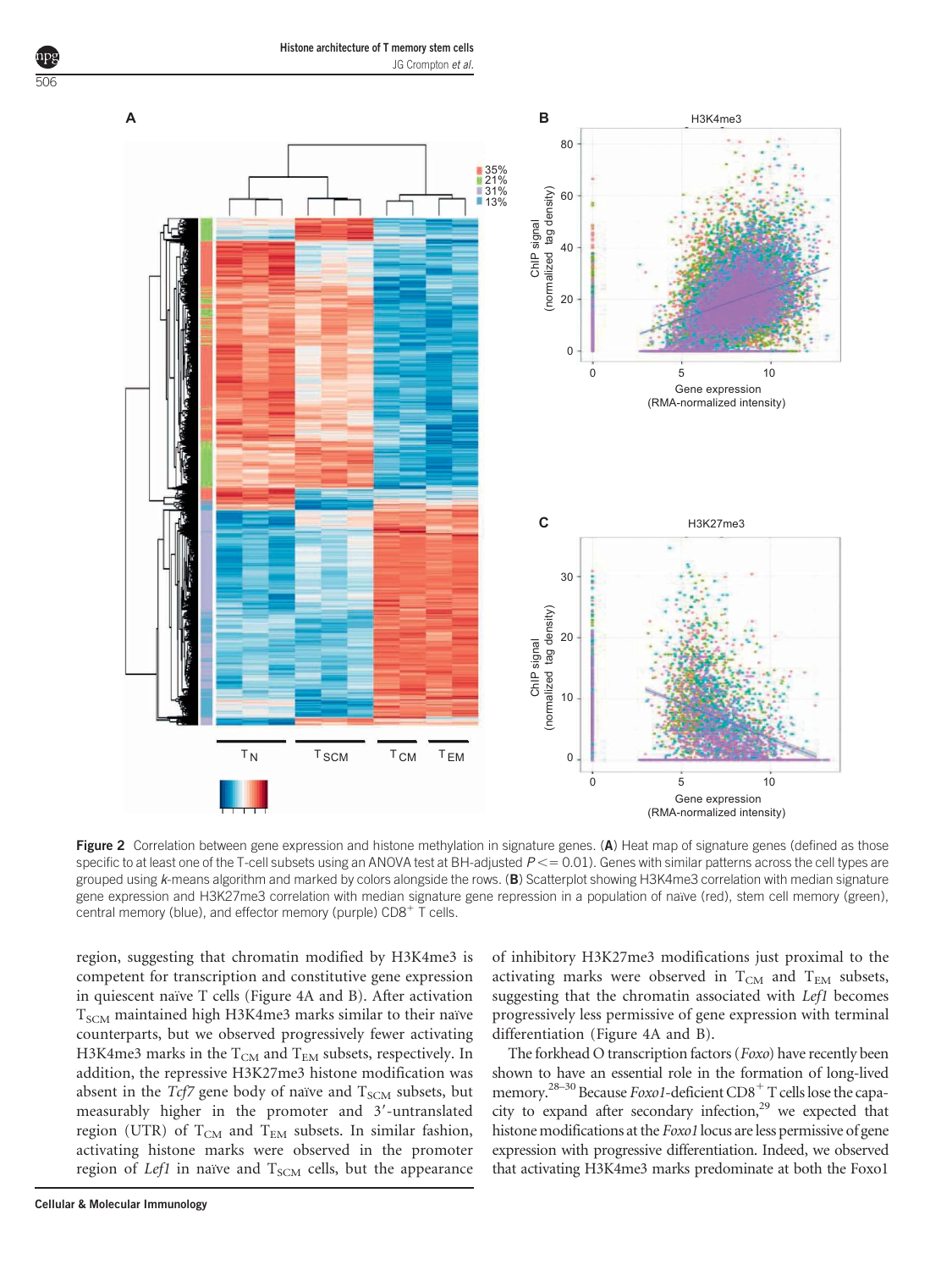

Figure 3 Histone methylation in signature genes that show progressive expression. (A) Box plots showing normalized tag density (after subtraction from naïve) of permissive H3K4me3 or repressive H3K27me3 in progressively upregulated signature genes with at least 1.5-fold change in purple cluster of Figure 2, panel A. (B) Box plots showing normalized tag density (after subtraction from naïve) of permissive H3K4me3 or repressive H3K27me3 in progressively downregulated signature genes with at least 1.5-fold change in red cluster of Figure 2, panel A. Color of lines in panels (A) and (B) represent a change of tag density from naïve to stem cell memory T cells and stem cell memory to average of central and effector memory T cells (naïve T cell  $\rightarrow$  T<sub>SCM</sub>  $\rightarrow$  average of T<sub>CM</sub> and T<sub>FM</sub>) in the following directions: red (down–down), yellow (down–up), blue (up–down), purple (up–up), and green (other) where "up" means tag density difference between the two compared subset is  $>$ 0, and "down" means tag density difference between the two compared subset is <0, and "other" means no difference in tag density in at least one of the two comparisons. In each panel, we excluded genes that have zero normalized tag density in all cell subsets.

locus, and its target Kruppel-like factor 2 (Klf2), in minimally differentiated naïve and  $T_{SCM}$ , but increasingly acquire inhibitory H3K27me3 marks in  $T_{CM}$  and  $T_{EM}$  subsets (Figure 4A and B).

Finally, we sought to extend our analysis of histone modifications in select enhancer regions of genes—namely Tcf7 and Klf2—thought to play a particularly important role in the formation of  $T_{SCM}$ .<sup>8-9</sup> In this analysis, we used a previously published data set obtained with  $P14$  CD8<sup>+</sup> effector T cells to evaluate enhancer regions which were identified with H3 monomethylation at lysine 4  $(H3K4me1)<sup>31</sup>$  In these putative enhancers of both Tcf7 and Klf2, we observed a progressive accumulation of repressive H3K27me3 marks (Figure 5A) across antigen-experienced subsets that correlated with a reduction of gene expression at these loci (Figure 5B). Collectively, these results suggest that H3K4me3 and H3K27me3 modifications are dynamically regulated after antigen activation at canonical loci associated with immunological memory.

# Histone modification of H3K4me3 and H3K27me3 at genes associated with effector function

Having shown that gene loci central to the formation of T-cell memory correlate with permissive chromatin modifications in naïve and  $T_{SCM}$ , but less extensively in  $T_{CM}$  and  $T_{EM}$ , we were interested in better elucidating the histone modifications at genes known to be critical for T-cell effector function. Graded expression of T-box transcription factor (Tbx21) has previously been shown to direct the fate of memory and shortlived effector T cells.<sup>13,32–37</sup> In our analysis, naïve  $\overline{CD8}^+$  T cells showed extensive repressive H3K27me3 marks throughout the

Tbx21 promoter and gene body, whereas repressive marks were only apparent in the  $3'$ -UTR of  $T_{SCM}$  (Figure 6A and B). There were no detectable H3K27me3 modifications in  $T_{\rm CM}$  and  $T_{\rm EM}$ , but increased H3K4me3 mark at the promoter region. Because previous studies have shown that Tbx21 regulates expression of interferon-gamma  $(If<sub>ny</sub>)$ ,<sup>38–39</sup> we anticipated that the chromatin would be more permissive of gene expression at the If *n* $\gamma$  loci in T<sub>CM</sub> and T<sub>EM</sub> compared to their naïve counterparts. Consistently, naïve and  $T_{SCM}$  did not have detectable levels of H3K4me3 histone modifications at this locus. Other canonical effector molecules, namely granzyme B and perforin, were also found to have highly permissive chromatin in the more terminally differentiated subsets as evidenced by high prevalence of activating H3K4me3 marks. Finally, B lymphocyte-induced maturation protein-1 (Blimp-1; encoded by Prdm1) is known to promote terminal differentiation of  $CD8<sup>+</sup>$  T cells and is a negative regulator of memory $40-42$ ; accordingly, we observed an increase in activating H3K4me3 modifications in both  $T_{CM}$ and  $T_{EM}$  compared to naïve and  $T_{SCM}$ , along with progressive loss of repressive H3K27me3 histone marks (Figure 4A and B). These results suggest that H3K4me3 and H3K27me3 marks are dynamically modified in a manner that correlates with expression of genes central to the effector program of T cells.

### Dynamic histone modifications at key metabolic genes

Naïve T cells are primarily fueled by energy from oxidative phosphorylation generated by break down of fatty acids, glucose, and amino acids.<sup>43</sup> The metabolic enzyme that controls the rate-limiting step of mitochondrial fatty acid oxidation,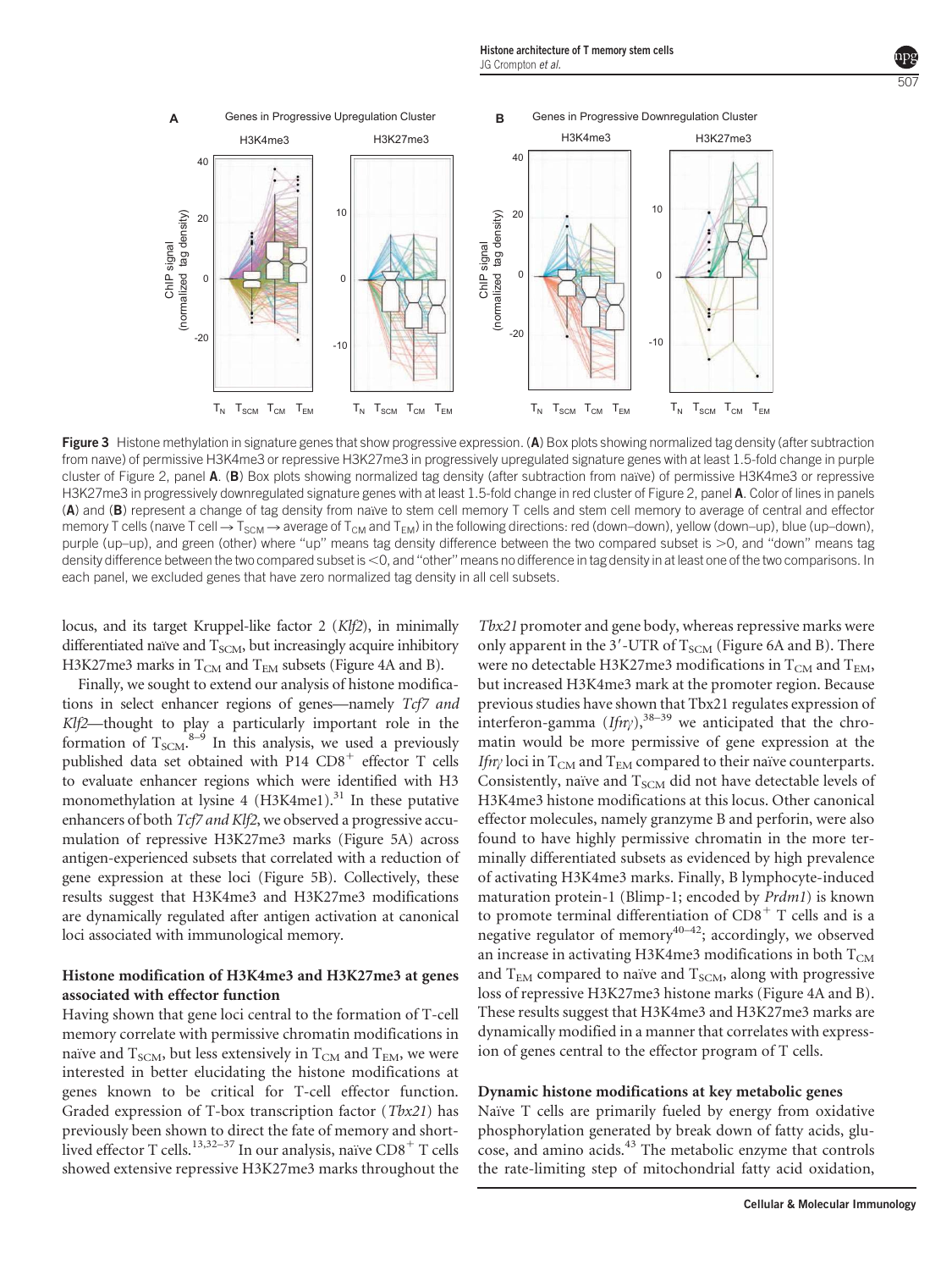

Figure 4 Chromatin remodeling in genes associated with memory. (A) Distribution of H3K27me3 and H3K4me3 modifications at canonical memoryassociated genes—transcription factor 7 (Tcf7), lymphoid enhancer binding factor 1 (Lef1), Kruppel-like factor 2 (KIf2), and forkhead box 01 (Foxo1)—in the following antigen-experienced CD8<sup>+</sup> T-cell subsets: naïve (T<sub>N</sub>), stem cell memory (T<sub>SCM</sub>), central memory (T<sub>CM</sub>), and effector memory (T<sub>EM</sub>). All figures depicting the distribution of H3K4me3 and H3K27me3 islands are labeled such that the black arrow represents the direction of gene transcription. Gene structure is downloaded from UCSC Genome Browser and only tags on islands are shown. The islands labeled in red represent H3K4me3 and blue islands represent H3K27me3. Scales are constant among cell subsets. (B) Graph shows normalized tag density of H3K4me3 and H3K27me3 (chromatin remodeling) and RMA-normalized intensity (gene expression) for indicated genes and CD8<sup>+</sup> T-cell subsets.

 

carnitine palmitoyltransferase (Cpt1a), accordingly demonstrated marginal alterations in gene expression and histone methylation across all subsets (Figure 7A and B). After activation, relatively quiescent naïve T cells undergo metabolic reprogramming to prepare for rapid proliferation and cytolytic effector function by rapid induction of aerobic glycolysis.<sup>43</sup>

 $\Omega$ 

z

 

*Foxo1*

Consistently, we observed enhanced gene expression in key glycolytic enzymes including hexokinase 2 (Hk2) (Figure 7B), which phosphorylates glucose to produce glucose-6-phosphate, thereby committing glucose to the glycolytic pathway. Because reduced activity of triose phosphate isomerase (Tpi1) can lead to partial inhibition of glycolysis, we evaluated its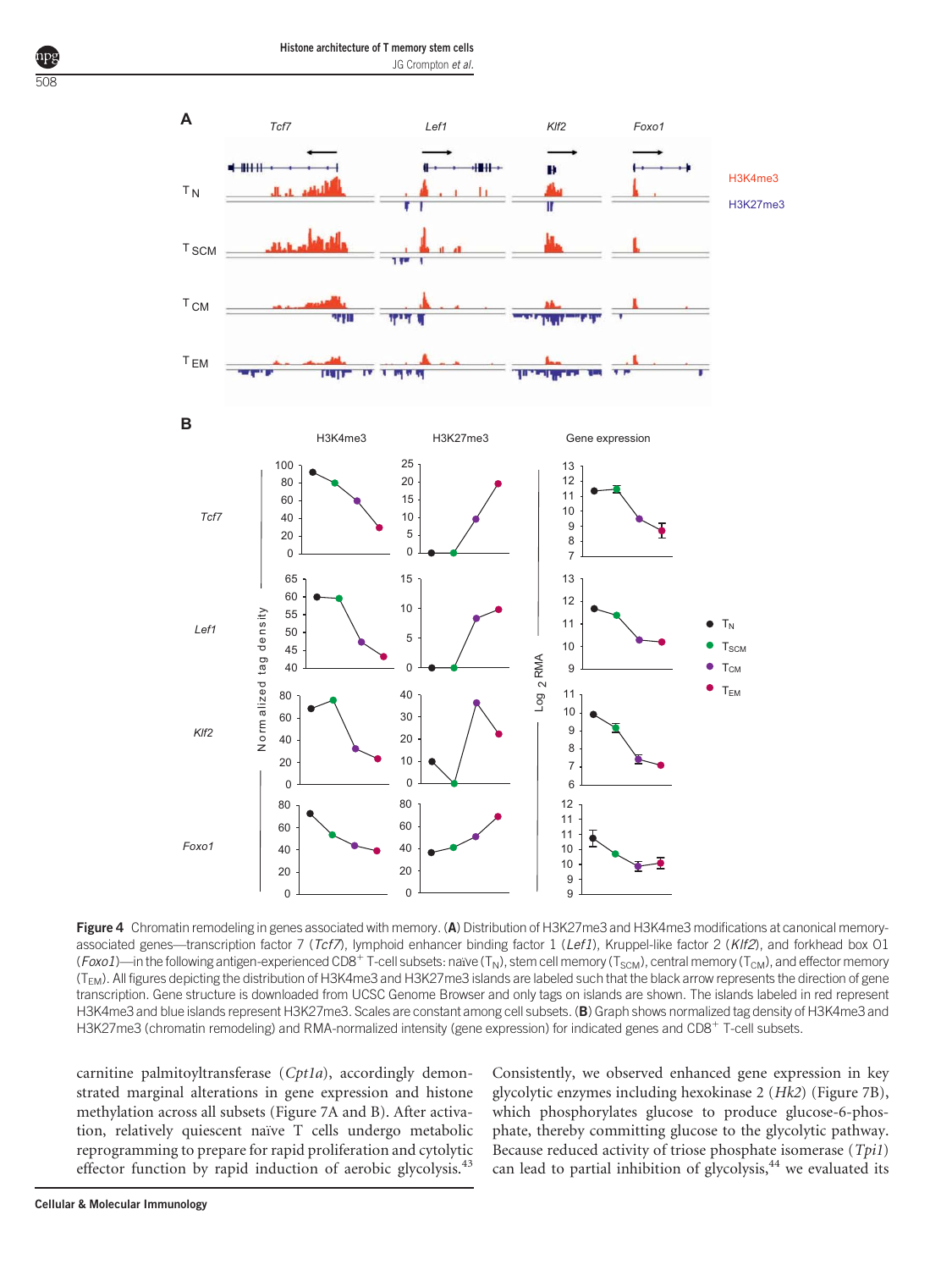



Figure 5 Enhancers of Tcf7 and KIf2 progressively acquire repressive H3K27me3 modifications. (A) Distribution of H3K27me3 and H3K4me3 modifications at putative enhancer regions (identified by enrichment of H3K4me1 marks in data set from ref. 31) of Tcf7 and KIf2 in the following antigen-experienced CD8<sup>+</sup> T-cell subsets: naïve (T<sub>N</sub>), stem cell memory (T<sub>SCM</sub>), central memory (T<sub>CM</sub>), and effector memory (T<sub>EM</sub>).

expression and found that it progressively increased across subsets (Figure 7B). Similarly pyruvate kinase (Pkm2)—which catalyzes the last step in glycolysis, and lactate dehydrogenase (Ldha)—which catalyzes interconversion of pyruvate and lactate, also showed progressive upregulation in antigen-experienced subsets (Figure 7B). With the exception of Hk2, gene expression in glycolytic-associated enzymes did not correlate with H3K27me3, which was virtually absent at these loci but did seem to associate with increasingly permissive H3K4me3 (Figure 7A and B). Taken together, these findings suggest that metabolic reprogramming of antigen-experienced T cells is associated with progressive chromatin remodeling that correlates with dynamic gene expression.

### **DISCUSSION**

To better understand epigenetic mechanisms that underlie the ontogeny of peripheral  $CDB<sup>+</sup>$  T cells, we have generated genome-wide histone H3 lysine 4 (H3K4me3) and H3 lysine 27 (H3K27me3) trimethylation maps in distinct subsets of antigen-experienced  $CDS^+$  T cells. We show that covalent histone modifications are associated with activation (H3K4me3) and repression (H3K27me3) of gene expression at canonical loci associated with T-cell metabolism, effector function, and memory. Our results also suggest that antigen-experienced CD8<sup>+</sup> T cells undergo chromatin remodeling in a progressive fashion—from naïve and  $T_{SCM}$  to  $T_{CM}$  and  $T_{EM}$ —that may have implications for our understanding of peripheral T-cell ontogeny and the formation of immunological memory.

In response to an infectious challenge, a naïve  $CDB<sup>+</sup>$  T cell clonally expands into distinct lineages, which are preserved in subsequent rounds of cell division.<sup>45</sup> The lineages are defined by surface phenotype, metabolism, acquisition of cytolytic function, and the capacity to persist long after an infectious threat has been eradicated (i.e. memory).<sup>46-48</sup> The predominant model for CD8<sup>+</sup> T-cell differentiation is that naïve cells, upon activation by their cognate antigen, clonally expand and differentiate into cytolytic effector T cells.<sup>45,49</sup> After clearance of the infection, a small proportion of the effector cells become long-lived memory cells capable of homeostatic proliferation and reactivation with episodic infectious challenges.<sup>50</sup>

In the context of the present analysis, this would suggest a pattern of chromatin remodeling of 'closed-open-closed' and 'open-closed-open' with regard to the permissivity of chromatin at gene loci involved in effector function and memory, respectively. Indeed, this has recently been proposed to explain other epigenetic mechanisms such as DNA methylomes observed in antigen-specific naïve and effector  $CD8<sup>+</sup>$  T cells.<sup>17</sup> Other developmental systems, however, do not seem to exhibit reversible chromatin changes as cells mature through a lineage, but more closely resemble a progressive change in chromatin as cells differentiate from stem cells to progenitors and ultimately to mature somatic cells.<sup>51-52</sup> In other words, specification of cell fate seems to be accompanied by a discrete transition from a uniquely accessible epigenetic landscape to increasingly restrictive configurations.<sup>52</sup> It may be that the adaptive immune system has uniquely evolved to dynamically open and close its chromatin, but this would seem to be exceptional as developmental specification has typically been observed to progress from dynamic remodeling to generalized compaction of histone architecture.

Another possibility is the "stem cell model" of  $CDB<sup>+</sup>$  T-cell differentiation in which there is progressive and largely irreversible differentiation, proceeding from naïve T cell  $\rightarrow$  $T_{\text{SCM}}$   $\rightarrow$   $T_{\text{CM}}$   $\rightarrow$   $T_{\text{EM}}$  $\rightarrow$   $T_{\text{EF}}$ .<sup>53–54</sup> The  $T_{\text{SCM}}$  stage, being the most minimally differentiated of the antigen-stimulated T cells,  $8,11$ essentially retains the developmental potential of a naïve cell, including its capacity for marked clonal expansion and homeostatic proliferation, and can therefore provide a continual source of effector progeny during acute and chronic infections. The chromatin modifications observed in the present analysis also support this view as both the naïve and  $T<sub>SCM</sub>$  subsets were found to have activating histone modifications at memory-associated gene loci (e.g. Tcf7, Lef1, Foxo1, and Klf2) and poorly permissive chromatin at loci associated with effector function (e.g. Prf1, Gzmb, and Ifng), glycolytic metabolism (e.g. Hk2, Ldha, Pkm2, and Tpi1), and terminal differentiation (e.g. Tbx21, Prdm1). The finding that genes associated with glycolysis and effector-function are largely associated with a progressive increase in permissive H3K4me3 modifications—and not a profound loss of repressive H3K27me3 marks—is consistent with the recent findings by Russ et al. in which acquisition of H3K4me3 marks at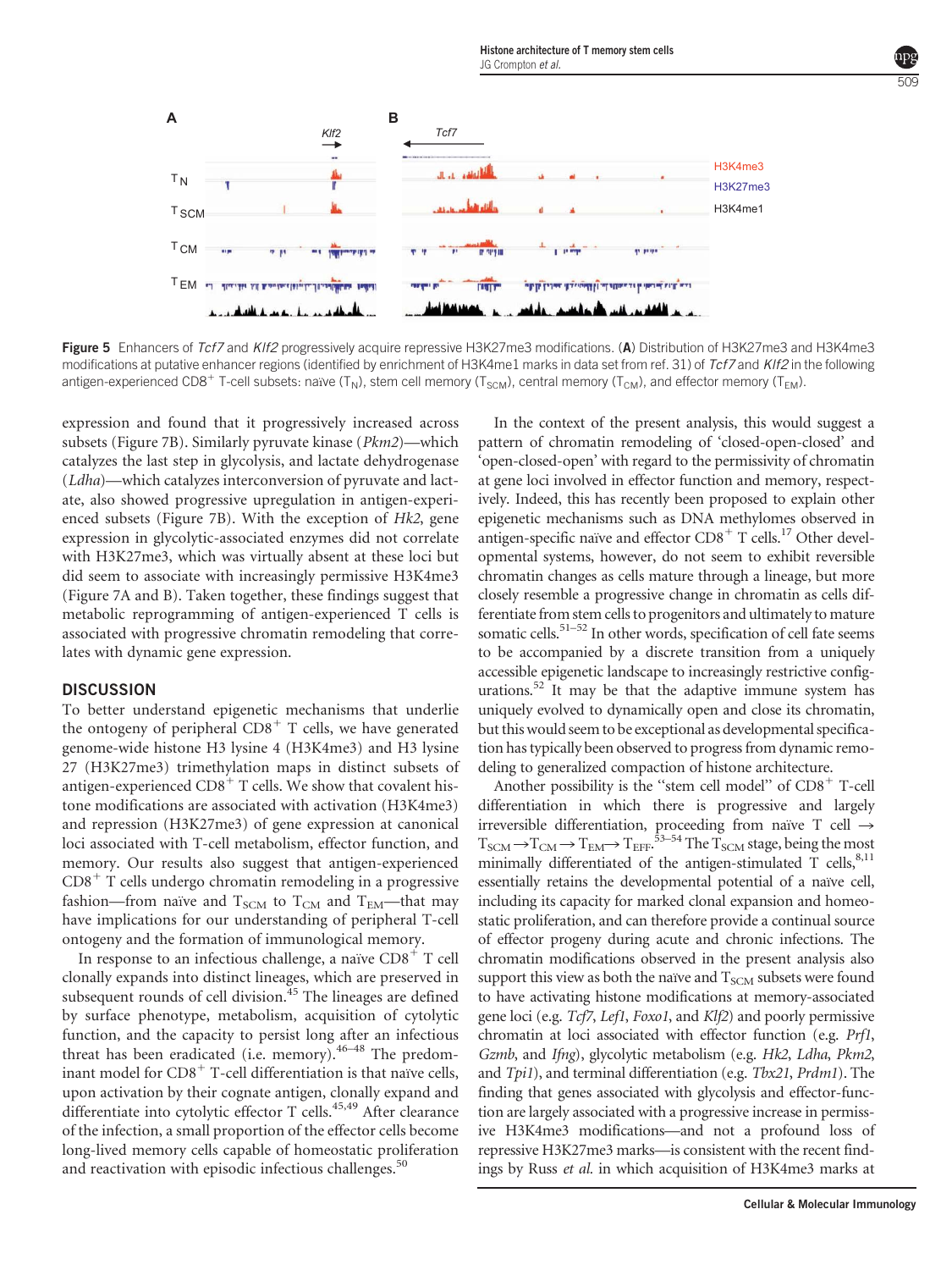Histone architecture of T memory stem cells JG Crompton et al.



Figure 6 Chromatin remodeling in genes associated with effector function. (A) Distribution of H3K27me3 and H3K4me3 modifications at canonical effector-associated genes-T-box 21 (Tbx21), PR domain containing 1 with ZNF domain (Prdm1), perforin 1 (Prf1), granzyme B (Gzmb), and interferon gamma (Ifng)—in the following antigen-experienced CD8<sup>+</sup> T-cell subsets: naïve (T<sub>N</sub>), stem cell memory (T<sub>SCM</sub>), central memory ( $T_{CM}$ ), and effector memory ( $T_{EM}$ ). (B) Graph shows normalized tag density of H3K4me3 and H3K27me3 (chromatin remodeling) and RMA-normalized intensity (gene expression) for indicated genes and CD8<sup>+</sup> T-cell subsets.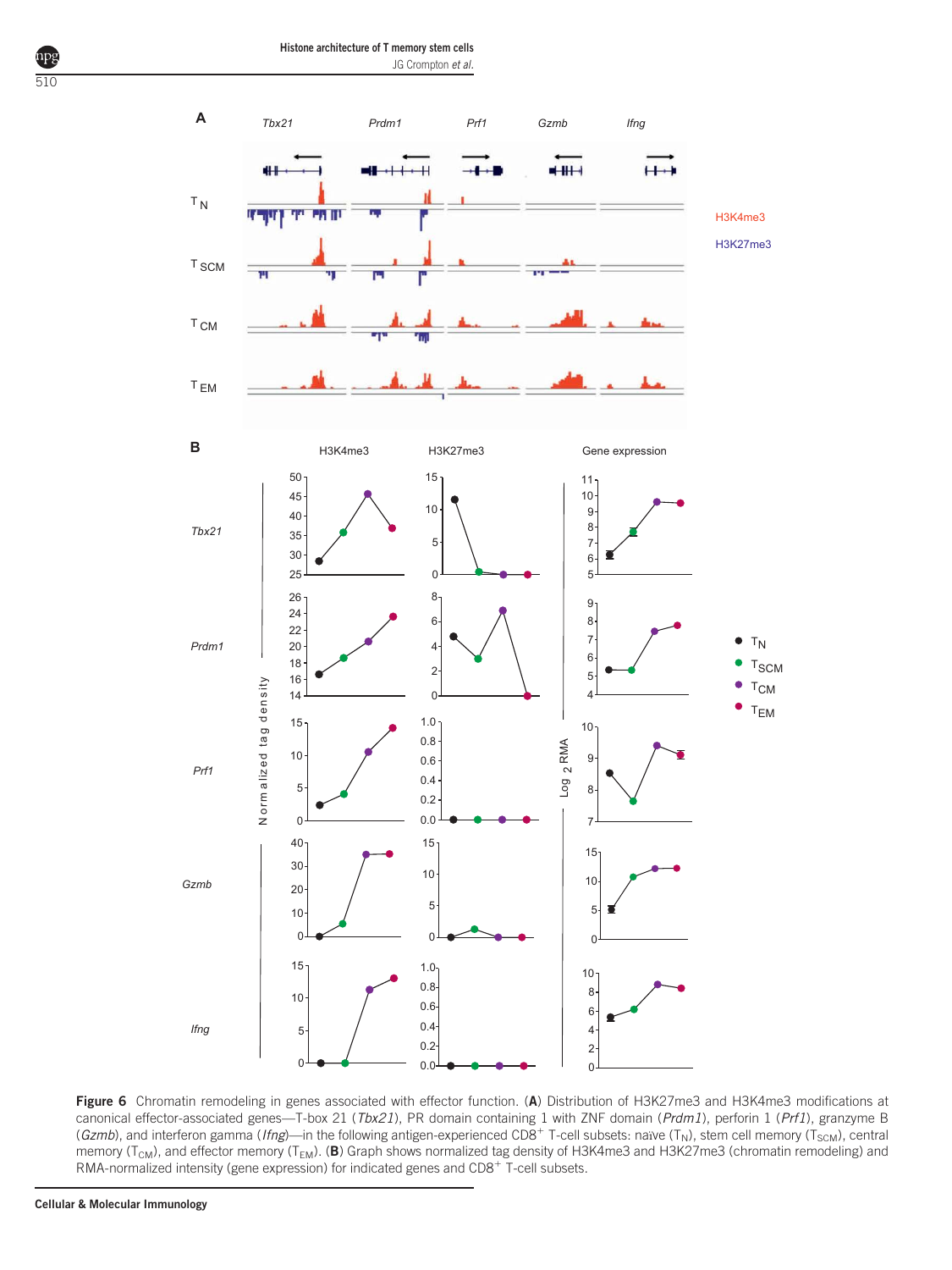

Figure 7 Metabolic reprogramming of T cells associated with chromatin remodeling. (A) Distribution of H3K27me3 and H3K4me3 modifications at genes implicated in T-cell metabolism—carnitine palmitoyl transferase (Cpt1a), hexokinase 2 (Hk2), lactate dehydrogenase (Ldha), pyruvate kinase ( $Pkm2$ ), triose phosphate isomerase ( $Tpi1$ )—in the following antigen-experienced CD8<sup>+</sup> T-cell subsets: naïve ( $T_N$ ), stem cell memory (T<sub>SCM</sub>), central memory (T<sub>CM</sub>), and effector memory (T<sub>EM</sub>). (B) Graph shows normalized tag density of H3K4me3 and H3K27me3 (chromatin remodeling) and RMA-normalized intensity (gene expression) for indicated genes and CD8<sup>+</sup> T-cell subsets.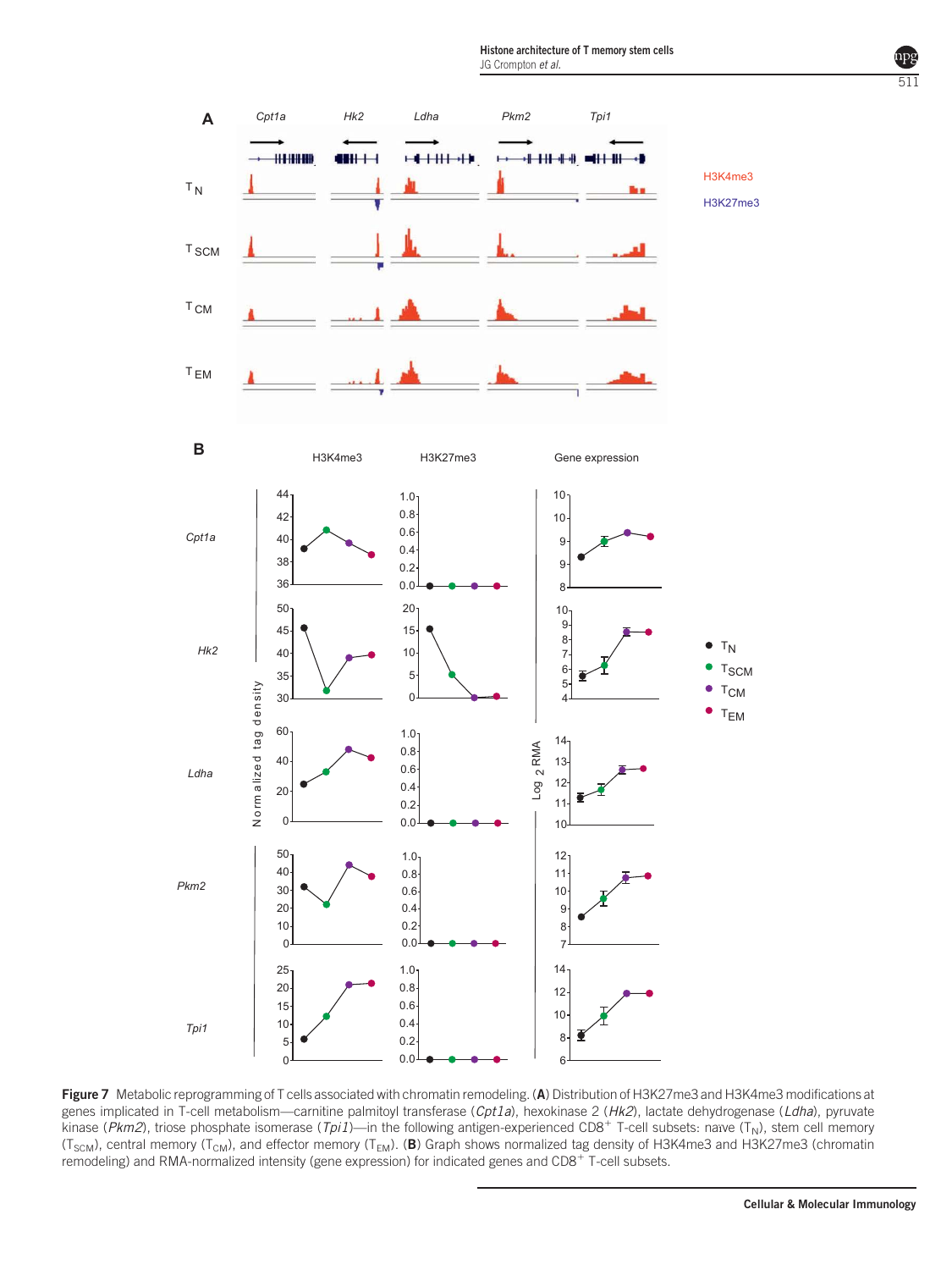immune-related effector gene promoters was observed with progressive differentiation into effector cytotoxic  $T$  cells.<sup>24</sup>

In summary, the present study provides an initial roadmap of the genome-wide histone H3 lysine 4 (H3K4me3) and H3 lysine 27 (H3K27me3) trimethylation modifications that are respectively permissive and antagonistic toward gene expression in distinct stages of  $CD8^+$  T-cell differentiation, including the recently identified T memory stem cell population. Sustained immunity to intracellular pathogens and cancer requires that  $CD8^+$  T cells have the capacity for long-lived persistence and effector function long after their initial exposure to antigen. The molecular mechanisms underpinning the durability of antigen-experienced CD8<sup>+</sup> T cells has largely focused on differential regulation of gene expression by canonical transcription factors that promote immunological memory. By analyzing the genomic landscape of histone modifications in well-defined  $CDB^+$  T cells—na¨ıve, memory stem cell, central memory, and effector memory—this study broadens our view of the mechanisms that dictate the fate of activated T cells to better understand how epigenetic regulation accompanies a transcriptional program that drives and sustains  $CDB^+$  T-cell differentiation.

### DISCLOSURE STATEMENT

The authors have no financial conflicts of interest.

#### ACKNOWLEDGMENTS

This research was supported by the Intramural Research Programs of the US National Institutes of Health, National Institute of Allergy and Infectious Diseases, and National Cancer Institute. This study was also funded by a generous gift from Mr. Li Jinyuan, Chairman of the Tiens Group. We thank Brian J. Abraham for useful inputs on histone modification data analysis. Finally, Joseph G. Crompton acknowledges funding support from the Wellcome Trust Translational Medicine and Therapeutics Programme.

Supplementary Information accompanies the paper on Cellular  $\mathfrak{G}$ Molecular Immunology's website (http://www.nature.com/cmi).

- 1 Burnet FM. Immunological recognition of self. Science 1961; 133: 307–311.
- 2 Sallusto F, Lenig D, Forster R, Lipp M, Lanzavecchia A. Two subsets of memory T lymphocytes with distinct homing potentials and effector functions. Nature 1999; 401: 708–712.
- 3 Romero P et al. Four functionally distinct populations of human effector-memory CD8<sup>+</sup> T lymphocytes. J Immunol 2007; 178: 4112–4119.
- 4 Plumlee CR, Sheridan BS, Cicek BB, Lefrancois L. Environmental cues dictate the fate of individual  $CDB<sup>+</sup>$  T cells responding to infection. Immunity 2013; 39: 347–356.
- 5 Spangrude GJ, Heimfeld S, Weissman IL. Purification and characterization of mouse hematopoietic stem cells. Science 1988; 241: 58–62.
- 6 Weissman IL. Translating stem and progenitor cell biology to the clinic: barriers and opportunities. Science 2000; 287: 1442-1446.
- 7 Weissman IL. Stem cells: units of development, units of regeneration, and units in evolution. Cell 2000; 100: 157–168.
- 8 Gattinoni L et al. A human memory T cell subset with stem cell-like properties. Nat Med 2011; 17: 1290–1297.
- 9 Gattinoni L et al. Wnt signaling arrests effector T cell differentiation and generates  $CD8^+$  memory stem cells. Nat Med 2009; 15: 808-813.
- 10 Zhang Y, Joe G, Hexner E, Zhu J, Emerson SG. Host-reactive  $CD8<sup>+</sup>$ memory stem cells in graft-versus-host disease. Nat Med 2005; 11: 1299–1305.
- 11 Lugli E et al. Superior T memory stem cell persistence supports longlived T cell memory. J Clin Invest 2013; 123: 594-599.
- 12 Kaech SM, Cui W. Transcriptional control of effector and memory CD8<sup>+</sup> T cell differentiation. Nat Rev Immunol 2012; 12: 749-761.
- 13 Intlekofer AM et al. Effector and memory CD8<sup>+</sup> T cell fate coupled by T-bet and eomesodermin. Nat Immunol 2005; 6: 1236–1244.
- 14 Roh TY, Cuddapah S, Cui K, Zhao K. The genomic landscape of histone modifications in human T cells. Proc Natl Acad Sci U S A 2006; 103: 15782–15787.
- 15 Araki Y et al. Genome-wide analysis of histone methylation reveals chromatin state-based regulation of gene transcription and function of memory CD8<sup>+</sup> T cells. Immunity 2009; 30: 912-925.
- 16 Shin HM et al. Epigenetic modifications induced by Blimp-1 Regulate  $CDS(+)$  T cell memory progression during acute virus infection. Immunity 2013; 39: 661–675.
- 17 Scharer CD, Barwick BG, Youngblood BA, Ahmed R, Boss JM. Global DNA methylation remodeling accompanies CD8 T cell effector function. *J Immunol* 2013; 191: 3419-3429.
- 18 Margueron R, Reinberg D. Chromatin structure and the inheritance of epigenetic information. Nat Rev Genet 2010; 11: 285-296.
- 19 Leek JT et al. Tackling the widespread and critical impact of batch effects in high-throughput data. Nat Rev Genet 2010; 11: 733-739.
- 20 Wei G et al. Global mapping of H3K4me3 and H3K27me3 reveals specificity and plasticity in lineage fate determination of differentiating CD4+ T cells. Immunity 2009; 30: 155-167.
- 21 Schones DE et al. Dynamic regulation of nucleosome positioning in the human genome. Cell 2008; 132: 887-898.
- 22 Barski A et al. High-resolution profiling of histone methylations in the human genome. Cell 2007; 129: 823-837.
- 23 Best JA et al. Transcriptional insights into the  $CD8(+)$  T cell response to infection and memory T cell formation. Nat Immunol 2013; 14: 404–412.
- 24 Russ BE et al. Distinct epigenetic signatures delineate transcriptional programs during virus-specific  $CDS(+)$  T cell differentiation. Immunity 2014; 41: 853–865.
- 25 Jeannet G et al. Essential role of the Wnt pathway effector Tcf-1 for the establishment of functional CD8 T cell memory. PNAS 2010; 107(21): 97777–82.
- 26 Zhao DM et al. Constitutive activation of Wnt signaling favors generation of memory CD8 T cells. J Immunol 2010; 184: 1191-1199.
- 27 Zhou X, Xue HH. Cutting edge: generation of memory precursors and functional memory CD8<sup>+</sup> T cells depends on T cell factor-1 and lymphoid enhancer-binding factor-1. J Immunol 2012; 189: 2722–2726.
- 28 Tejera MM, Kim EH, Sullivan JA, Plisch EH, Suresh M. FoxO1 controls effector-to-memory transition and maintenance of functional CD8 T cell memory. J Immunol 2013; 191: 187–199.
- 29 Kim MV, Ouyang W, Liao W, Zhang MQ, Li MO. The transcription factor Foxo1 controls central-memory CD8<sup>+</sup> T cell responses to infection. Immunity 2013; 39: 286–297.
- 30 Hess Michelini R, Doedens AL, Goldrath AW, Hedrick SM. Differentiation of CD8 memory T cells depends on Foxo1. J Exp Med 2013; 210: 1189–1200.
- 31 Kurachi M et al. The transcription factor BATF operates as an essential differentiation checkpoint in early effector CD8<sup>+</sup> T cells. Nat Immunol 2014; 15: 373–383.
- 32 Joshi NS et al. Inflammation directs memory precursor and shortlived effector  $CD8(+)$  T cell fates via the graded expression of T-bet transcription factor. Immunity 2007; 27: 281-295.
- 33 Pipkin ME et al. Interleukin-2 and inflammation induce distinct transcriptional programs that promote the differentiation of effector cytolytic T cells. Immunity 2010; 32: 79-90.
- 34 Intlekofer AM et al. Requirement for T-bet in the aberrant differentiation of unhelped memory CD8<sup>+</sup> T cells. *J Exp Med* 2007; 204: 2015–2021.